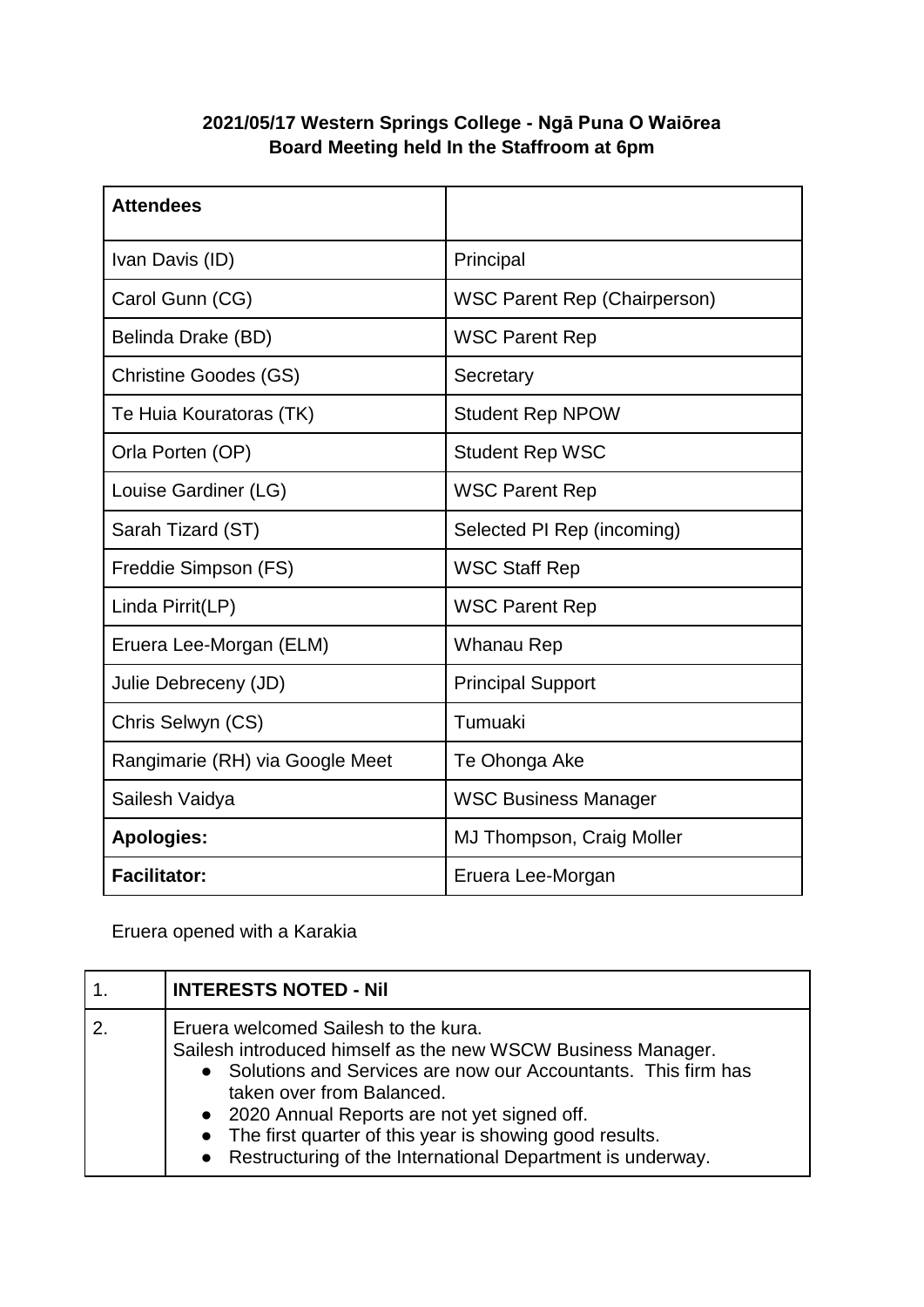|        | • Cleaning costs have increased due to the new buildings. The<br>Ministry is looking at some sort of reimbursement.<br>If need be, we will be asking the Ministry to extend its letter of<br>$\bullet$<br>support.<br>• Sailesh talked to the incomplete asset register. He is getting the<br>required information together. If we can do this in-house it will save<br>us \$16,000.<br>• Discussion around how to use SIP (School Improvement Projects)<br>money.<br>• The four SIP projects approved at the Finance meeting were the<br>artificial turf outside the Marae, cricket nets, mirrors for Dance and<br>TAPAC signage.<br>Action: The Board Property Committee will consist of Ivan, Carol,<br>Craig, Sailesh and Rangimarie (in the interim).<br>Rangimarie talked about the Nga Puna O Waiorea budget.<br>Action: Rangimarie will send through the revised budget and will<br>discuss with Sailesh.                                                                                      |  |
|--------|--------------------------------------------------------------------------------------------------------------------------------------------------------------------------------------------------------------------------------------------------------------------------------------------------------------------------------------------------------------------------------------------------------------------------------------------------------------------------------------------------------------------------------------------------------------------------------------------------------------------------------------------------------------------------------------------------------------------------------------------------------------------------------------------------------------------------------------------------------------------------------------------------------------------------------------------------------------------------------------------------------|--|
| 3.     | <b>STRATEGIC DECISIONS</b><br>Resolution: That this board will refer to the Presiding Member as the<br>"Board Chair" or "Chair". (passed by consensus).<br>7.10pm The meeting went into Public Excluded Business to protect<br>the privacy of individuals. (passed by consensus)<br>7.30pm: The matters having been dealt with satisfactorily the meeting<br>went out of Public Excluded Business. (passed by consensus)                                                                                                                                                                                                                                                                                                                                                                                                                                                                                                                                                                               |  |
|        | Resolution: That resolution 3 on the May agenda be withdrawn.<br>TAPAC:<br>Louise commented that she needs more background context.<br>Carol and Ivan talked about the background to the establishment of<br>TAPAC.<br>Waiorea representation on the TAPAC board should be considered.<br>Te Ohonga Ake support for solar array on Waiōrea:<br>WSCW Development Trust sees potential to install more solar panels<br>at the school and asks: Is there support for panels at Waiorea,<br>maybe on the Whare Tapere and/or Waioteao?<br>Action: Chair to suggest that the Tumuaki is included as a member<br>(ex officio) of the Development Trust.<br><b>Planks Resolution:</b><br>• Te Papa has expressed an interest in our "Planks".<br>Ivan suggests that we loan them to Te Papa and not gift them and<br>seeks an endorsement from the Pasifika community.<br>Action: Sarah to contact the right people; the aim being to set up a<br>meeting involving Aupito William Su'a, Tupe, Ka'u and Ivan. |  |
| 7.30pm | <b>Dinner</b>                                                                                                                                                                                                                                                                                                                                                                                                                                                                                                                                                                                                                                                                                                                                                                                                                                                                                                                                                                                          |  |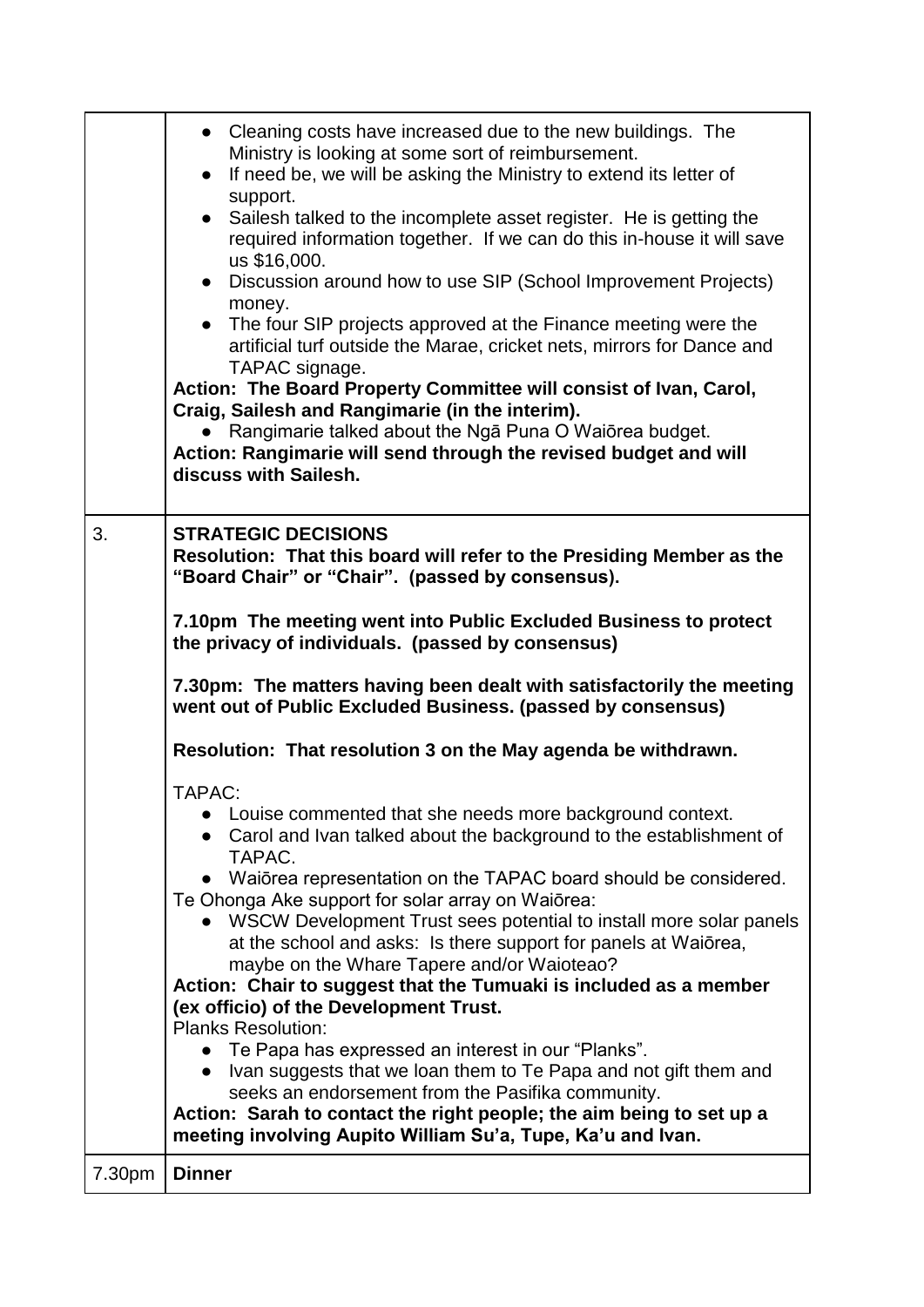| 4. | <b>STRATEGIC DISCUSSIONS</b>                                                                                                                                                                                                                  |  |  |
|----|-----------------------------------------------------------------------------------------------------------------------------------------------------------------------------------------------------------------------------------------------|--|--|
|    | Roll growth meeting with MoE.<br>• Carol and Ivan recently attended a roll growth meeting at the                                                                                                                                              |  |  |
|    | Ministry.                                                                                                                                                                                                                                     |  |  |
|    | • Actual roll growth is matching roll growth predictions.<br>Planning for a roll of 2,139 by 2023 and 2,700 by 2030 is accurate.<br>• The Ministry has asked Ivan to predict what the growth will be                                          |  |  |
|    | curriculum-wise.                                                                                                                                                                                                                              |  |  |
|    | <b>Student Report:</b>                                                                                                                                                                                                                        |  |  |
|    | • Orla reported that the Student Council had its first meeting today.<br>• Students would like to be consulted on the Stage 2 planning.<br>• We need to look at the "lived spaces" now so we can improve student<br>confidence in the future. |  |  |
|    | • The Council was also talking about the lack of seating options                                                                                                                                                                              |  |  |
|    | available outside. They feel more picnic tables outside would help.                                                                                                                                                                           |  |  |
|    | Maybe use the space behind the cafeteria or have a seating place<br>$\bullet$                                                                                                                                                                 |  |  |
|    | between the two schools which could act as a bridge between the<br>schools.                                                                                                                                                                   |  |  |
|    | • Also would like some undercover options when outside.                                                                                                                                                                                       |  |  |
|    | • The balconies are not used and some furniture could encourage the                                                                                                                                                                           |  |  |
|    | students outside onto these balconies.                                                                                                                                                                                                        |  |  |
|    | Resolution: The board is committed to hearing student voice about                                                                                                                                                                             |  |  |
|    | both schools and feedback about the new buildings and for the                                                                                                                                                                                 |  |  |
|    | Principal and the rest of the team working on the design to be aware of<br>this.                                                                                                                                                              |  |  |
|    |                                                                                                                                                                                                                                               |  |  |
|    | Students left at 8.39pm.                                                                                                                                                                                                                      |  |  |
|    | <b>Suspension Meetings:</b>                                                                                                                                                                                                                   |  |  |
|    | 8.14pm The meeting went into Public Excluded Business to protect<br>the privacy of individuals. (passed by consensus)                                                                                                                         |  |  |
|    | 9.00pm: The matters having been dealt with satisfactorily the meeting<br>went out of Public Excluded Business. (passed by consensus)                                                                                                          |  |  |
|    | Action: Interested board members will continue to consider our<br>processes and resources used for suspension hearings.<br>Principal's Report:                                                                                                |  |  |
|    | • Student Health and Wellbeing - staff in the Student Services Centre                                                                                                                                                                         |  |  |
|    | are facing pressure, particularly our nurse.<br>These high caseloads are pointing to the need for more staffing 0.5                                                                                                                           |  |  |
|    | $\bullet$<br>nurse/0.5 counsellor.                                                                                                                                                                                                            |  |  |
|    | Linda felt that the nurse attends to some things outside of her scope                                                                                                                                                                         |  |  |
|    | and treating staff can often repel students from going to the centre.                                                                                                                                                                         |  |  |
|    | Linda would like to know how many students and how many staff are<br>being treated at the centre.                                                                                                                                             |  |  |
|    | <b>Cybersafety Breach:</b>                                                                                                                                                                                                                    |  |  |
|    | Recently we became aware of a cybersafety breach by one of our<br>students.                                                                                                                                                                   |  |  |